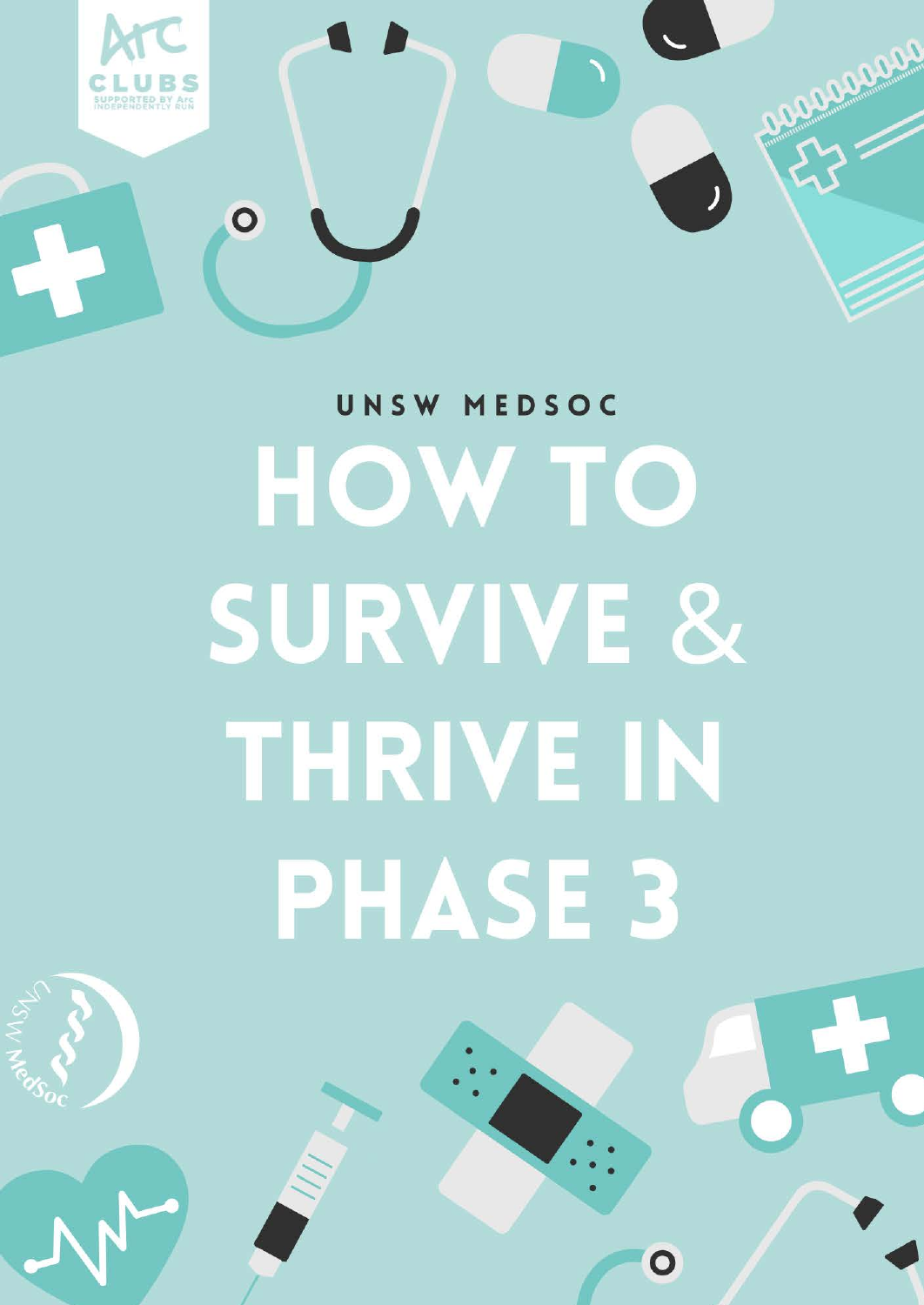

## **Introduction**

Hello and welcome to the MedSoc Phase Three Guide! Congratulations on making it to Phase Three - you're on the home stretch! We hope this guide is useful for you in helping to navigate your final two years of Medicine.

A huge thank you to all contributors and editors of this guide, particularly to Dayna Duncan for her hard work on helping create this first version of this guide. We hope that future teams will continue to revise and enhance this guide every year.

If you have any questions, need any help or have any suggestions, please don't hesitate to get in touch with us or your Year Reps!

With warmest regards,

Josh Lowinger **Angela Xue** 

MedSoc President 2022 Medsoc VP External 2022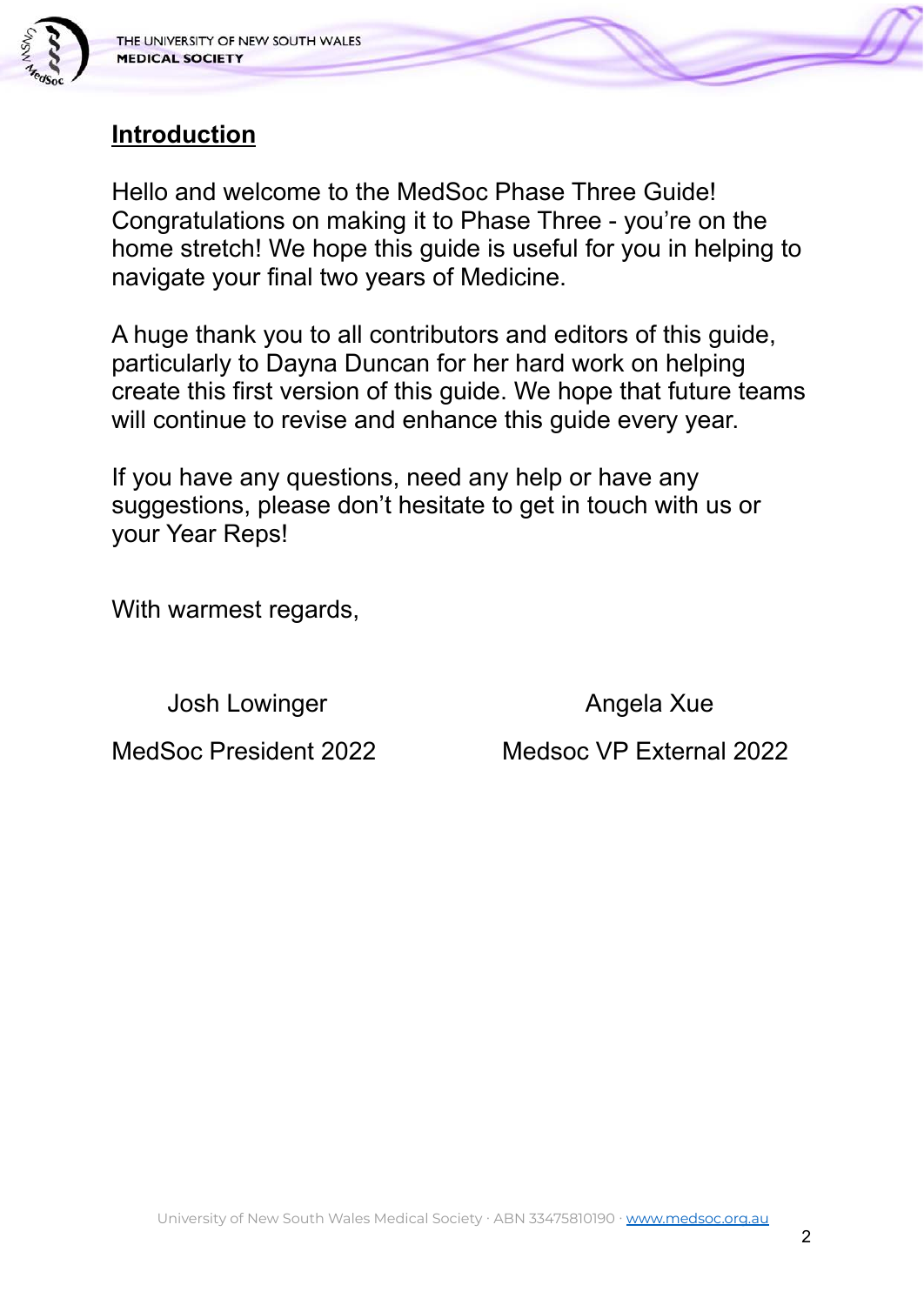

## **Table of Contents**

[STRUCTURE OF PHASE 3](#page-2-0) [ASSESSMENTS IN PHASE 3](#page-4-0) [YEAR 5](#page-7-0) [YEAR 6](#page-12-0) **[ELECTIVES](#page-17-0)** [PLACEMENT HACKS](#page-18-0)

## **Acknowledgements**

#### **Original Version**

<span id="page-2-0"></span>

| Original version<br>written in 2021 by | Dayna Duncan                                                                                                                                                                                                                                                   |
|----------------------------------------|----------------------------------------------------------------------------------------------------------------------------------------------------------------------------------------------------------------------------------------------------------------|
| Reviewed in 2022<br>by                 | Josh Lowinger, Angela Xue, Joyce Wu, Aziz Lawandos, Anna<br>Maxwell, Anju Ramanayake, Ben Xie, Chris Cunio, Dineth<br>Fonseka, Daniel Liu, Ivy Jiang, Jing Hsu, Jash Vanjara,<br>Natalie Lee, Roshi Kan, Reece Pahn, Sally Chung, Stephanie<br>Shim, Will Choy |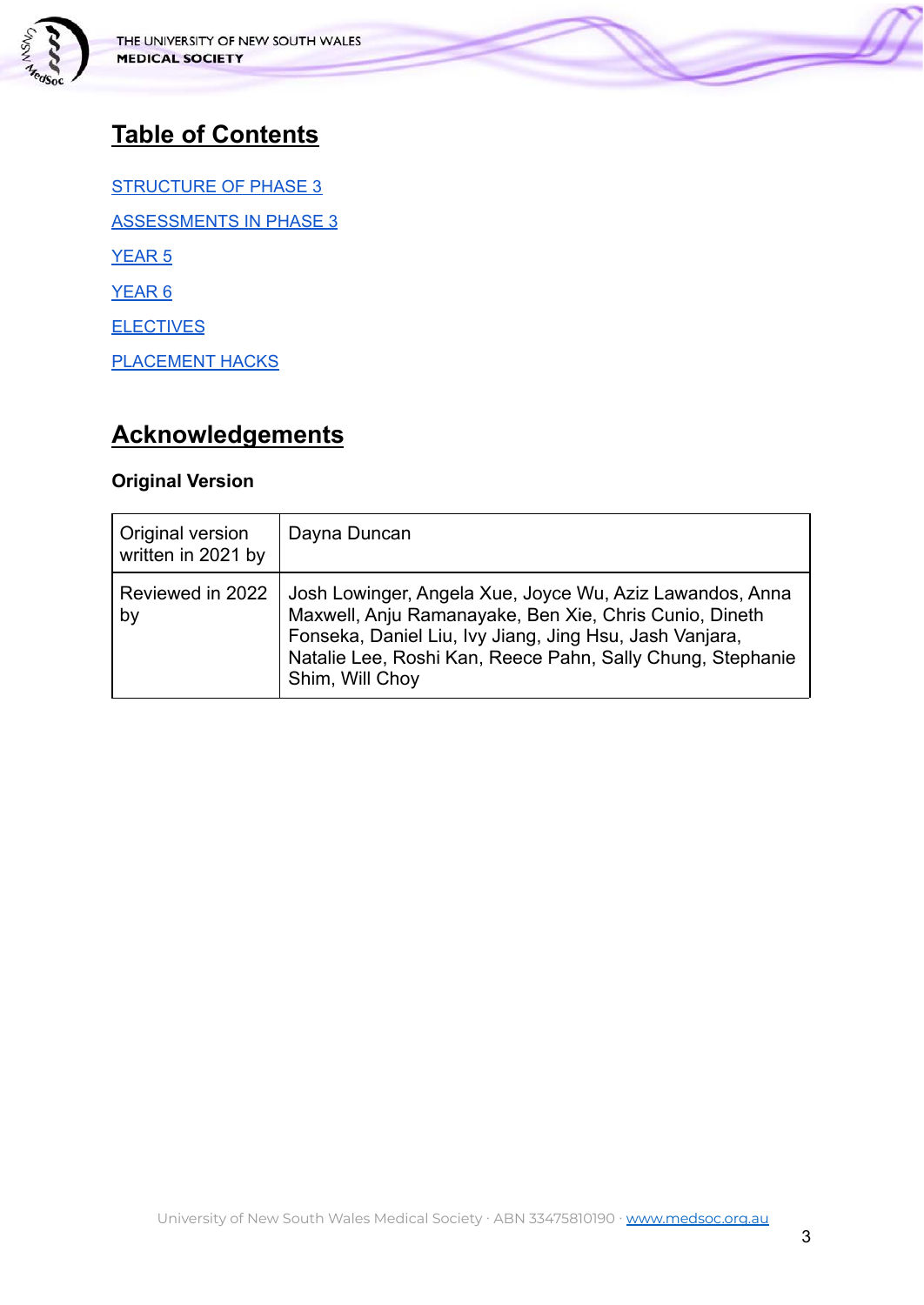

# **STRUCTURE OF PHASE 3**

| Year <sub>5</sub>                  |                                                      |  |
|------------------------------------|------------------------------------------------------|--|
| Semester 1: Med/ Surg/ ED          |                                                      |  |
|                                    | Course assessments/ Placement/ White Book Activities |  |
|                                    | Elective organisation                                |  |
| Semester 2: GP/Paeds or Psych/ O&G |                                                      |  |
|                                    | Course assessments/ Placement                        |  |
|                                    | <b>Biomed Study</b>                                  |  |

| Year <sub>6</sub>                          |                                               |
|--------------------------------------------|-----------------------------------------------|
| <b>STP: Elective</b>                       |                                               |
|                                            | Placement +/- NPS Modules +/- Classie modules |
|                                            | Semester 1: GP/Paeds or Psych/ O&G            |
|                                            | Course assessments/ Placement                 |
|                                            | <b>VIVA Study</b>                             |
| <b>Semester 2: Selective, Exams, PRINT</b> |                                               |
|                                            | VIVA, OSCE & MCQ Study                        |
|                                            | Portfolio                                     |

₩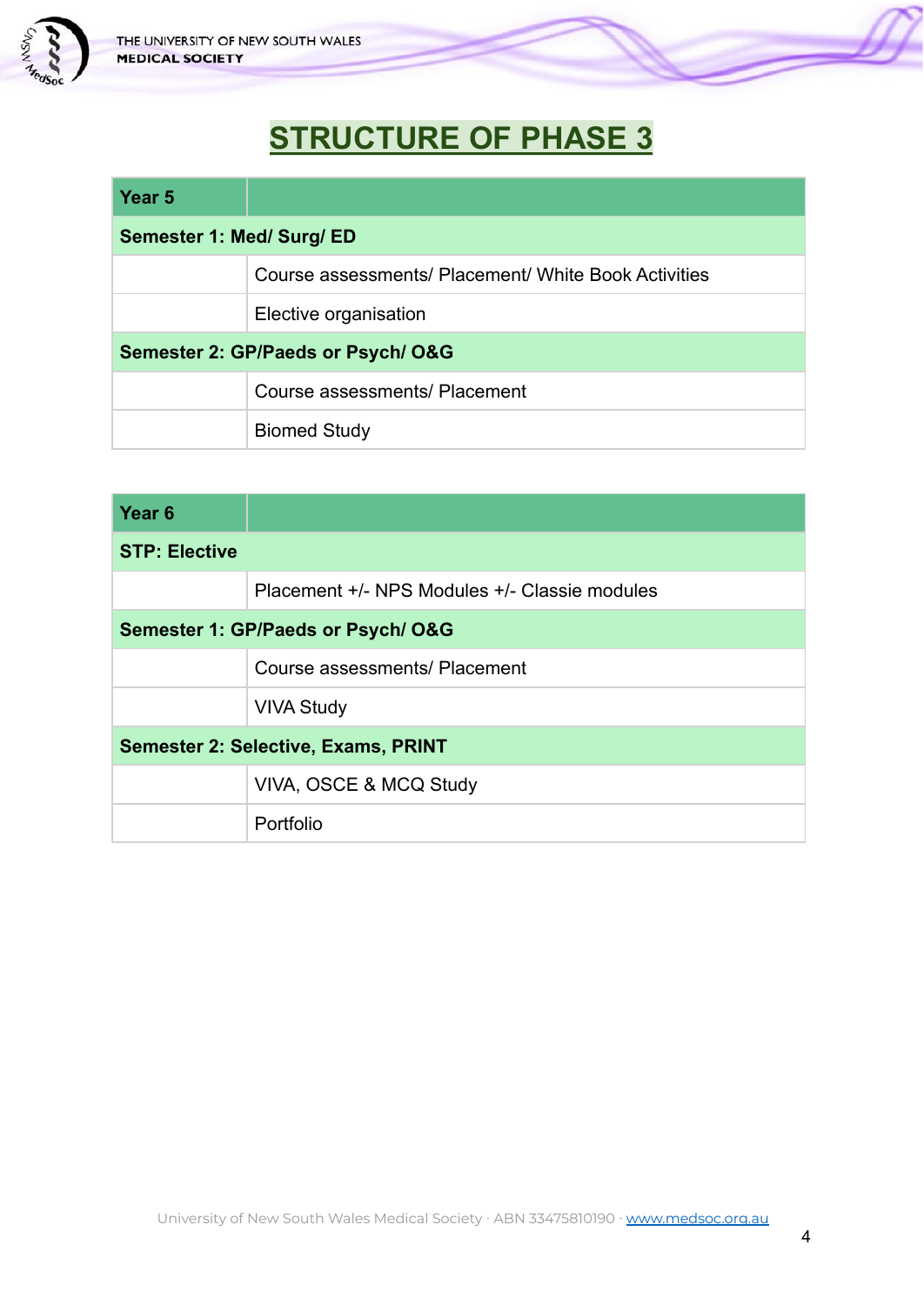

# **ASSESSMENTS IN PHASE 3**

<span id="page-4-0"></span>

| <b>Summative</b>                       | <b>Formative</b>                     |
|----------------------------------------|--------------------------------------|
| <b>Course Assessments</b>              | <b>Procedural Skills Logbook</b>     |
| <b>Learning Plans</b>                  | <b>O&amp;G Skills</b>                |
| $\circ$                                | $\circ$                              |
| <b>Case Presentations</b>              | Path cut-ups                         |
| $\circ$                                | $\circ$                              |
| <b>Other Assessments</b>               | Diag lab investigations              |
| $\bigcirc$                             | $\circ$                              |
| <b>Biomedical Sciences VIVA</b>        | <b>Prescribing Skills Assessment</b> |
| $\bullet$                              | $\bullet$                            |
| <b>Integrated Clinical Examination</b> | <b>QUM Assignment</b>                |
| <b>OSCE</b>                            | $\bullet$                            |
| $\circ$                                | <b>Patient Logbook</b>               |
| <b>Management VIVA</b>                 | <b>Ethics Modules</b>                |
| $\circ$                                | <b>PSA Modules</b>                   |
| <b>MCQ</b>                             | Adequate Professionalism*            |
| $\bigcirc$                             | $\bullet$                            |
| <b>Portfolio Assessment</b>            | Attendance at Coursework**           |

## *MD Calculation*

| <b>Assessment</b>                                                  | <b>WAM Contribution</b> |
|--------------------------------------------------------------------|-------------------------|
| <b>ILP</b>                                                         | 15%                     |
| <b>Course Grades</b>                                               | 20%                     |
| <b>Biomed VIVA</b>                                                 | 15%                     |
| <b>ICE</b><br><b>VIVA 30%</b><br><b>MCQ 30%</b><br><b>OSCE 40%</b> | 35%                     |
| Portfolio                                                          | 15%                     |

Here's a [WAM Calculator](https://1drv.ms/x/s!AvN2QS6anrX63VDwgioMHbzZUb61?e=FblzkT) you can use (note this is based on pre-COVID marking)

## *Course Assessments*

| <b>Term</b>     | <b>Summative</b>       | <b>Weighting</b> | <b>Formative</b>           |
|-----------------|------------------------|------------------|----------------------------|
| <b>Medicine</b> |                        |                  |                            |
|                 | Learning Plan          | 70%              | <b>QUM Assignment</b>      |
|                 | Case Report            | 10%              | Logbook<br>Lab Diagnostics |
|                 | <b>CEX<sub>s</sub></b> | 20%              |                            |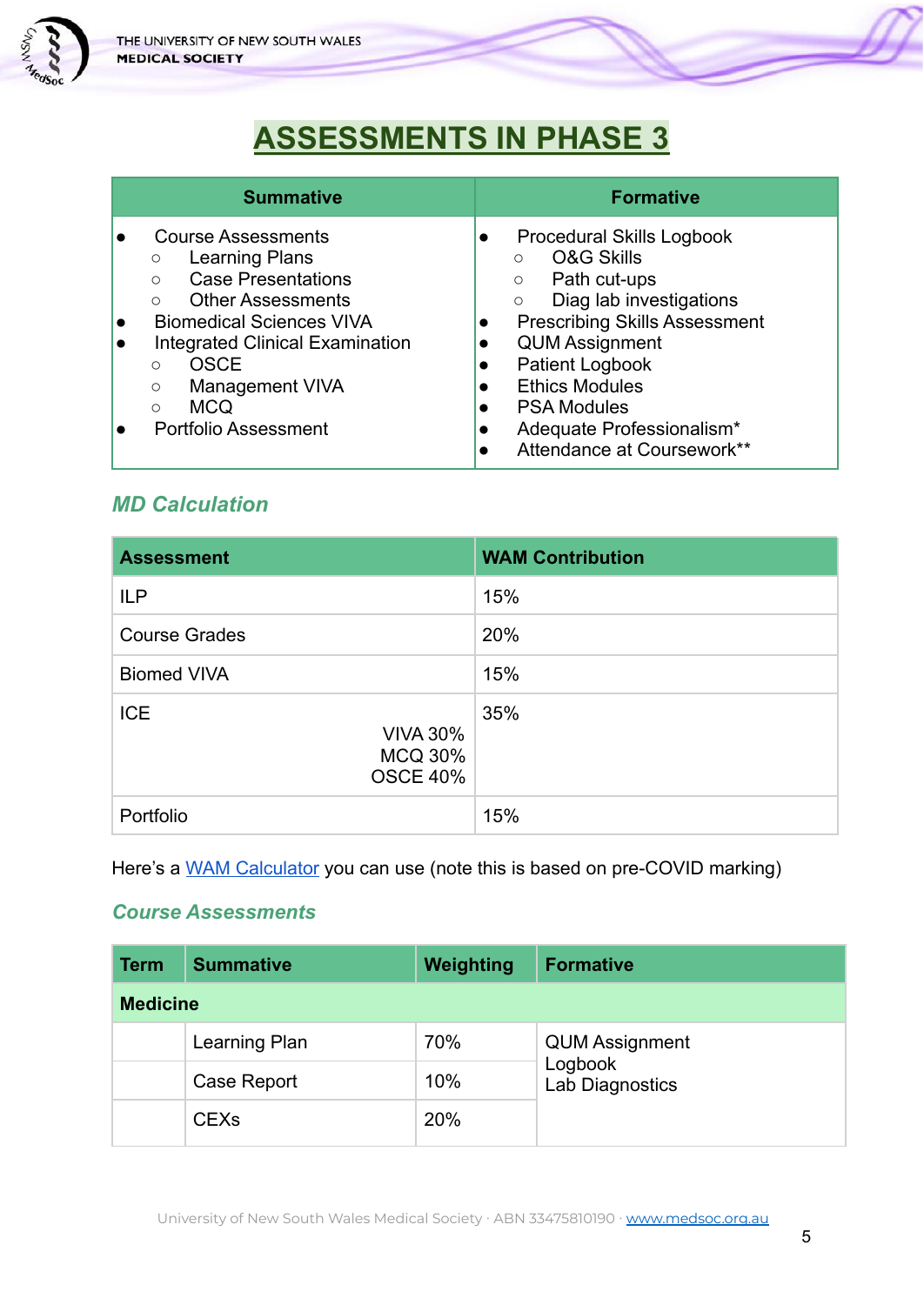

| <b>Surgery</b>      |                        |     |                  |  |
|---------------------|------------------------|-----|------------------|--|
|                     | Learning Plan          | 60% | Logbook          |  |
|                     | Case Report            | 20% | Pathology Cut-Up |  |
|                     | <b>CEXs</b>            | 20% |                  |  |
| <b>ED/Selective</b> |                        |     |                  |  |
|                     | Learning Plan          | 60% | Logbook          |  |
|                     | Case Report            | 20% |                  |  |
|                     | <b>CEX<sub>s</sub></b> | 20% |                  |  |

| <b>Psychiatry</b>   |                             |     |
|---------------------|-----------------------------|-----|
|                     | Learning Plan               | 17% |
|                     | Observations                | 8%  |
|                     | <b>Case Discussion</b>      | 20% |
|                     | <b>Weekly SAQ</b>           | 25% |
|                     | Work Based<br>Assessments   | 15% |
|                     | <b>Management VIVA</b>      | 15% |
| <b>Primary Care</b> |                             |     |
|                     | Learning Plan               | 50% |
|                     | <b>Team Care Assignment</b> | 30% |
|                     | <b>OSCE</b>                 | 20% |

| <b>Women's Health</b> |                             |     |
|-----------------------|-----------------------------|-----|
|                       | Learning Plan               | 60% |
|                       | Literature Review           | 10% |
|                       | <b>Clinical Assessments</b> | 30% |
| <b>Paediatrics</b>    |                             |     |
|                       | Learning Plan               | 70% |

 $\mathscr{M}$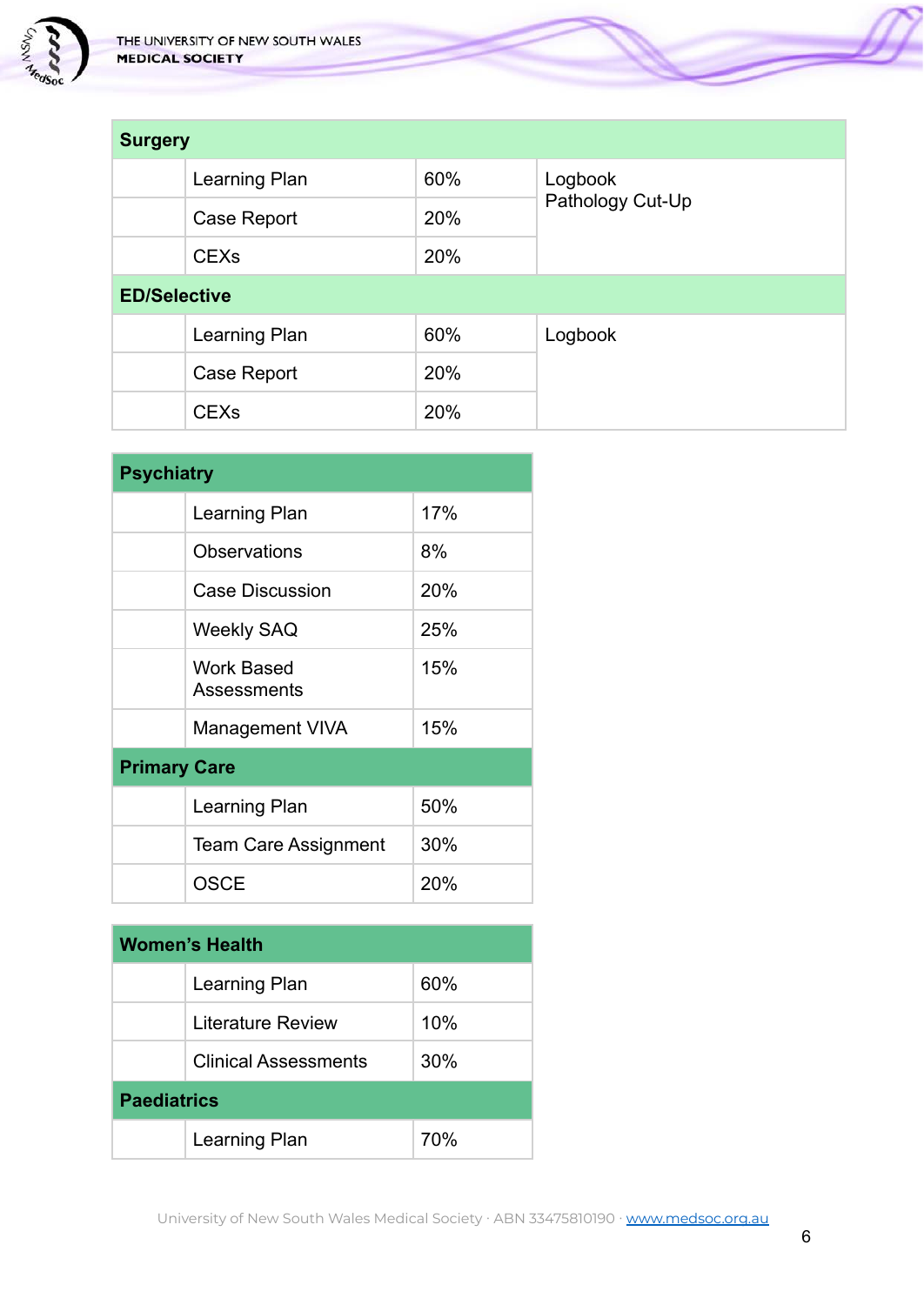

| <b>Case Presentation</b> | 20% |
|--------------------------|-----|
| <b>CEX<sub>s</sub></b>   | 10% |

## *Assessment Tips*

#### **BIOMED**

You don't need to **start studying** for BioMed until **after the mid-year break**- this is enough to get through all the cases 2-3 times. It's ok to start studying at the beginning of the year but be aware of burnout. Any later than the mid-year break and you'll be cramming, but it's doable.

#### **ICE**

You should **start studying for ICE at the start of 6th year**- week 1 or 2 after you get back from Elective and start your new rotation.

- VIVA: There are 450+ past cases depending on how far back you go, so make sure you start early and pace yourself
- OSCE: This can be studied for more casually in the first half of the year and really worked on after the mid-year break
- MCQ: This can be studied for a few weeks out (use the MCQ handbook)

#### **PORTFOLIO**

**Collate evidence gradually throughout the Phase**, but don't submit until your final term- this will mean you can submit to eMed in an organised manner (e.g. by Grad Cap) and identify things that you can leave off (markers don't usually love being drowned in paperwork) and gaps in your evidence.

- Write your portfolio essay early in your final term
- You can write and memorise your speech and practice answers after ICE

#### **FORMATIVE ASSESSMENTS**

- **Ethics Modules:** You can either do these course by course as you go, smash them all out over the summer holidays, or cram them in your final rotation before ICE (Be aware you will be very busy with ICE study at this time)
- **NPS Modules:** These are most helpful to do in 6th year as they can be examined in the Pharmacology station of ICE
- **Elective Report:** This is due at the end of your first rotation of 6th year

Many of these formative assessments as well as some summative assessments will be included in your Portfolio.

#### **NEGOTIATED CAPABILITIES**

The main purpose of Negotiated Assignments is to **demonstrate proficiency in a capability in your portfolio**. It is possible to get a P+ in a capability without having negotiated assignments, but it is a bad look for Self-Directed Learning if you don't have any. Some students choose to do one in every course, some choose to only do 2 or 3 over the Phase.

#### **LOGBOOK**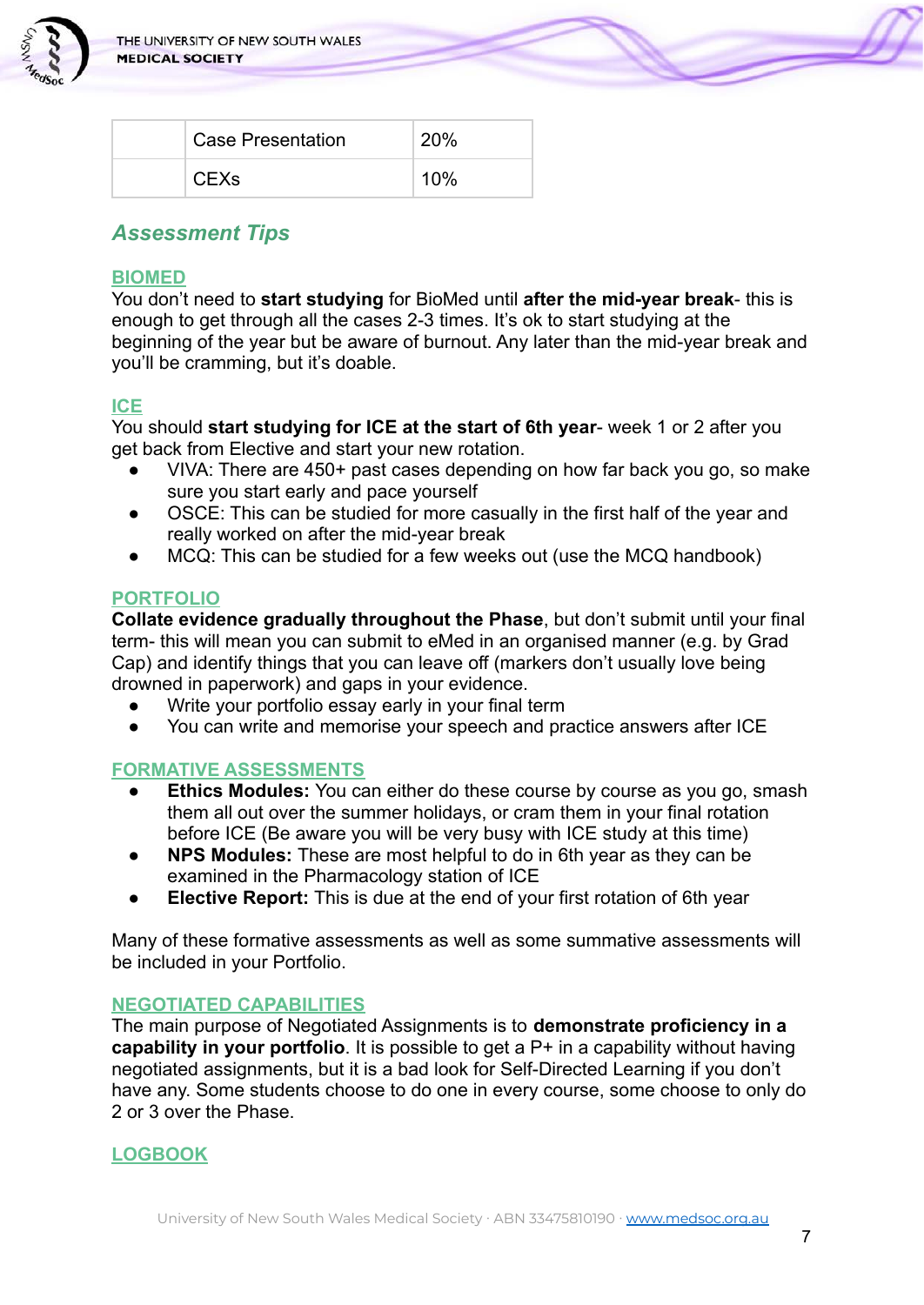

Try to **keep some form of logbook (ideally electronic) in every course** even if not required- it will make your portfolio writing a lot easier.

#### **PSA EXAM**

You can start doing practice tests for this **after Portfolio is finished**

- It is open book
- It is formative (you don't have to pass and your grade doesn't count toward your WAM

The exam is a good chance to practice prescribing like you will be next year, and is a benchmark against other universities in Australia.

#### **MARKING IN PHASE 3**

<span id="page-7-0"></span>Marking, turnaround, and accuracy/ feedback can all be **highly variable** in Phase 3. Sometimes you will put in a lot of work and get an excellent grade, sometimes you will put in a lot of work and get straight Ps. Don't be too disheartened, it happens to a lot of people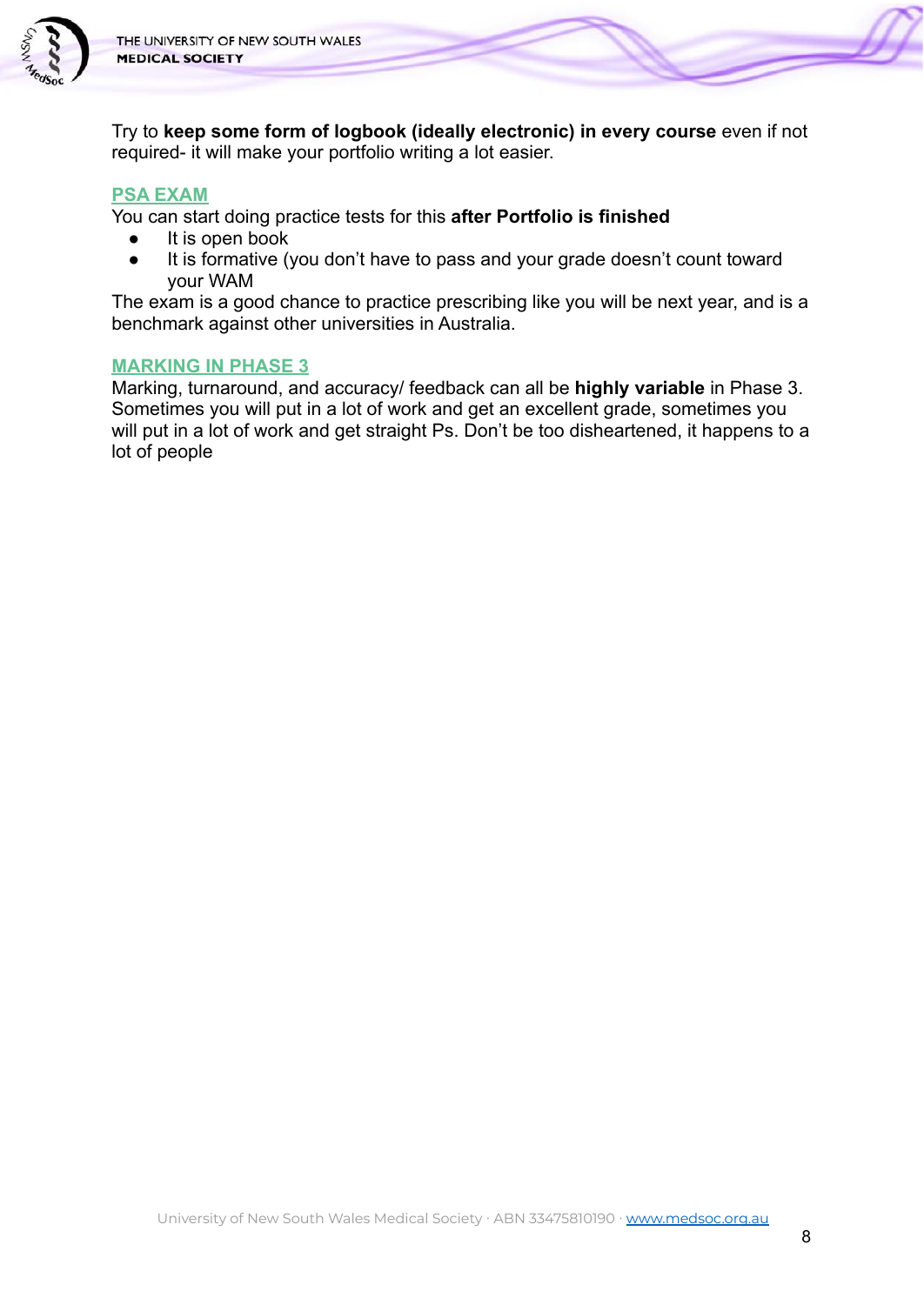



## *STP + TP1*

| <b>Complete Course Assessments</b><br><b>Learning Plans</b><br>End of course assessments<br><b>CEXS</b><br>Logbook<br>QUM assignment (med) | Compulsory      |
|--------------------------------------------------------------------------------------------------------------------------------------------|-----------------|
| Negotiated capability/assignment                                                                                                           | Recommended     |
| Organise elective                                                                                                                          | Recommended     |
| <b>Starting Biomed Study</b>                                                                                                               | Not recommended |
| Ethics Moodle Modules for each course                                                                                                      | Optional        |

## *TP2 + TP3 + TP4*

| <b>Complete Course Assessments</b><br><b>Learning Plans</b><br>$\blacksquare$<br>End of course case presentations<br>$\sim$<br><b>CEXS</b><br>Logbook<br>- | Compulsory           |
|------------------------------------------------------------------------------------------------------------------------------------------------------------|----------------------|
| <b>Starting Biomed Study</b>                                                                                                                               | Strongly recommended |
| Ethics Moodle Modules for each course                                                                                                                      | Optional             |

| <b>MFAC3503: Psychiatry Learning Plan</b><br><b>Student Name:</b><br><b>Clinical Attachment:</b> | Duncan, Dayna (z5120513)                                                                                                                                                                                                                                                                                                                | <b>Receipt Number:</b><br>Created:<br>Supervisor:                                                                                                                                                                             | 9IWFYG9<br>29/04/2021 03:02:42 PM<br><b>Dr Kristen Barrett</b> |  |    |      |           |           |
|--------------------------------------------------------------------------------------------------|-----------------------------------------------------------------------------------------------------------------------------------------------------------------------------------------------------------------------------------------------------------------------------------------------------------------------------------------|-------------------------------------------------------------------------------------------------------------------------------------------------------------------------------------------------------------------------------|----------------------------------------------------------------|--|----|------|-----------|-----------|
| <b>Graduate Capability</b>                                                                       | What is expected of you?                                                                                                                                                                                                                                                                                                                | How will you be assessed?                                                                                                                                                                                                     | Supervisor's grade<br>(PTO for grading guide)                  |  |    |      |           |           |
| <b>Patient Assessment and</b><br>Management                                                      | Clinical skills in assessing and managing patients<br>with psychiatric disorders.<br>• Participate in the clinical assessment of inpatients<br>and outpatients.<br>. Discuss with team consultant/registrar - diagnosis,<br>formulation and management of patients.<br>. Regular review of inpatients and report during<br>ward rounds. | • Accurate reporting of history and MSE.<br>· Understand biopsychosocial factors in patient's<br>illness.<br>• Basic understanding of treatments and<br>management principles.<br>· Satisfactory feedback from medical staff. |                                                                |  |    |      | <b>NA</b> |           |
| <b>Teamwork</b>                                                                                  | Role of multidisciplinary team members.<br>. Attend and contribute to team meetings/ward<br>rounds.<br>• Liaise with other clinical staff in management of<br>patients.                                                                                                                                                                 | · Satisfactory feedback from clinical staff.<br>*Demonstrate understanding of roles of other<br>disciplines in management.                                                                                                    |                                                                |  |    | $P+$ | <b>NA</b> |           |
| <b>Self-Directed Learning and</b><br><b>Critical Evaluation</b>                                  | Responsibilities of doctor in unit.<br>. Attend at least 80% of all scheduled activities.                                                                                                                                                                                                                                               | • Satisfactory attendance at clinical placement,<br>clinics etc.                                                                                                                                                              |                                                                |  |    |      | <b>NA</b> |           |
| <b>Effective Communication</b>                                                                   | Interviewing skills in psychiatry.<br>• Participate in interviewing skills tutorials.<br>· Practice interviewing patients.                                                                                                                                                                                                              | psychiatric interview.                                                                                                                                                                                                        | Demonstrate adequate skills in performing a                    |  |    |      | P+        | <b>NA</b> |
| <b>Student negotiated capability</b><br>(optional)                                               |                                                                                                                                                                                                                                                                                                                                         |                                                                                                                                                                                                                               |                                                                |  | P. | P    | $P+$      | <b>NA</b> |
| Overall Grade: (circle grade)<br><b>Satisfactory</b>                                             | <b>Comments:</b>                                                                                                                                                                                                                                                                                                                        |                                                                                                                                                                                                                               |                                                                |  |    |      |           |           |
| Unsatisfactory                                                                                   | <b>Supervisor's Signature:</b>                                                                                                                                                                                                                                                                                                          |                                                                                                                                                                                                                               | Date:                                                          |  |    |      |           |           |

On completion of 4 week clinical attachment supervisor/consultant should mark &make comment then fax or send back to site supervisor (rather than relying on student to deliver this)

 $\mathscr{I}$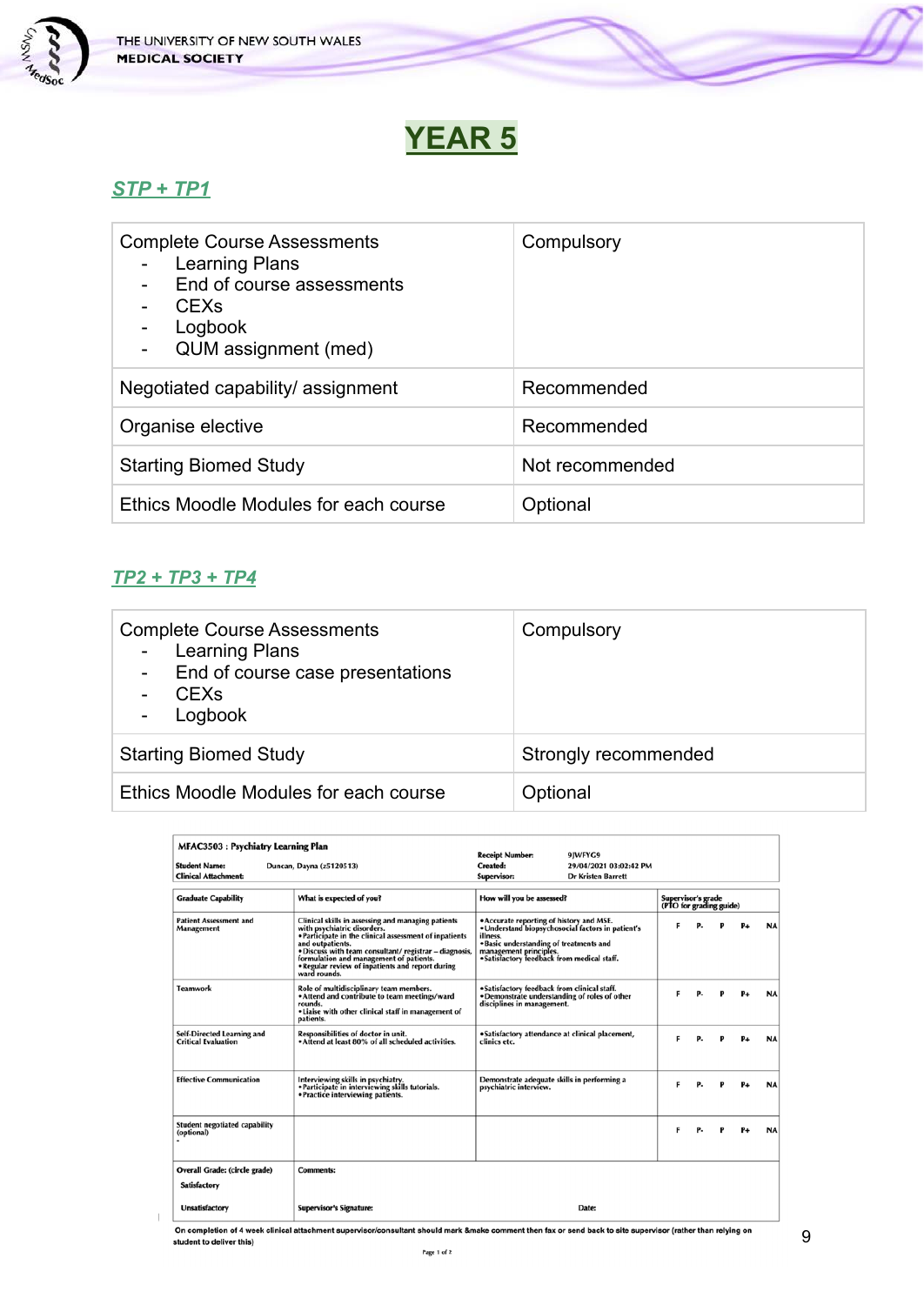

## **Biomed Exam (Dayna Duncan, 2021)**

#### **Features of Biomedical Sciences VIVA:**

- Four stations, with 8 minutes per station and 4 questions per station
- Occurs 1st to 14th Nov 2021
- Pass mark: You must pass all four stations, and achieve a grade of 50% or more
- Supplementary exams:
	- $\circ$  If you fail one station, resit just that station within a week
	- If you fail two or more stations, resit whole exam early in 2022
	- If you fail the supplementary, resit whole exam late 2022

## **Types of Stations:**

- 1. **Anatomy:** The anatomical basis for diseases
- 2. **Diagnostics:** Diagnosing disease
- 3. **Pathology:** Pathological basis of disease
- 4. **Pharmacology:** Pharmacological management of disease

## **White Book Lab Tests:**

- *Organisation:* **Depends on your clinical site**, your clin school admin will let you know
	- E.g. In Albury they just put it on out timetable during med term, at some sites you will need to call the lab and arrange the visit on your own for you and a group of students
	- Someone will show you around the lab, talk you through tests, and sign off your white book (This is usually a reg)
	- Dependent on the lab, they may not be familiar with biomed
	- Often they will just sign the spaces and leave the tests blank
- *Tips:* You can save time by picking tests that have are part of other stations, so you're not having to remember things twice
	- Use Martin Weber's online tutorials as a gauge of what kind of information they want
	- Remember you only have two minutes
		- That means two minutes worth of detail +/- clinical context or indications

## **White Book Path Cutups:**

- *Organisation*: **Depends on your clinical site**
	- Ideally you will do this in your surg term
		- Ideally you will follow a specimen from theatre to cut up
		- Realistically it is good to see a number of specimens on each visit, and you may only get one visit
		- Someone will show you through the cup-up process (usually a reg)
		- Dependent on the lab, they may not be familiar with biomed
		- Often they will just sign the spaces and leave the tests blank
- *Tips:* Again you can overlap with other potential stations
	- There are some really common specimens you will see a million times
	- Make things easy by picking something memorable and interesting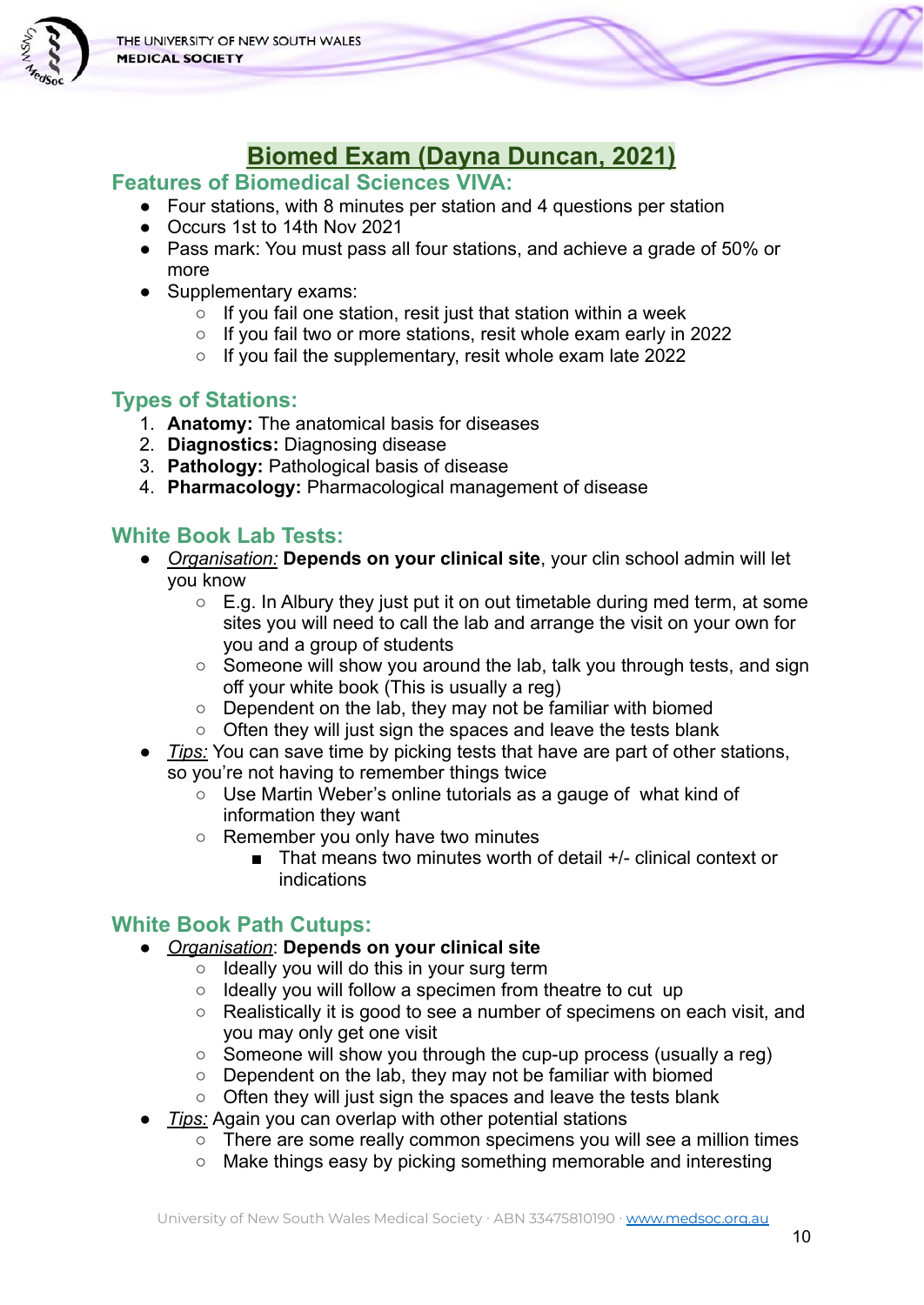

- The RACP website has some great videos
- Again it is 2 minutes worth of information

## **Examples of Each Station: ANATOMY:**

Anatomy A 16 year old female presents to the ED with abdominal pain that migrated from the periumbilical region to the right lower quadrant and is associated with fever, anorexia and vomiting What are your provisional and differential diagnoses? What is the pathogenesis of appendicitis? What are the internal and surface landmarks of the appendix? What is the vascular supply and venous drainage of the appendix?

## **DIAGNOSTICS:**

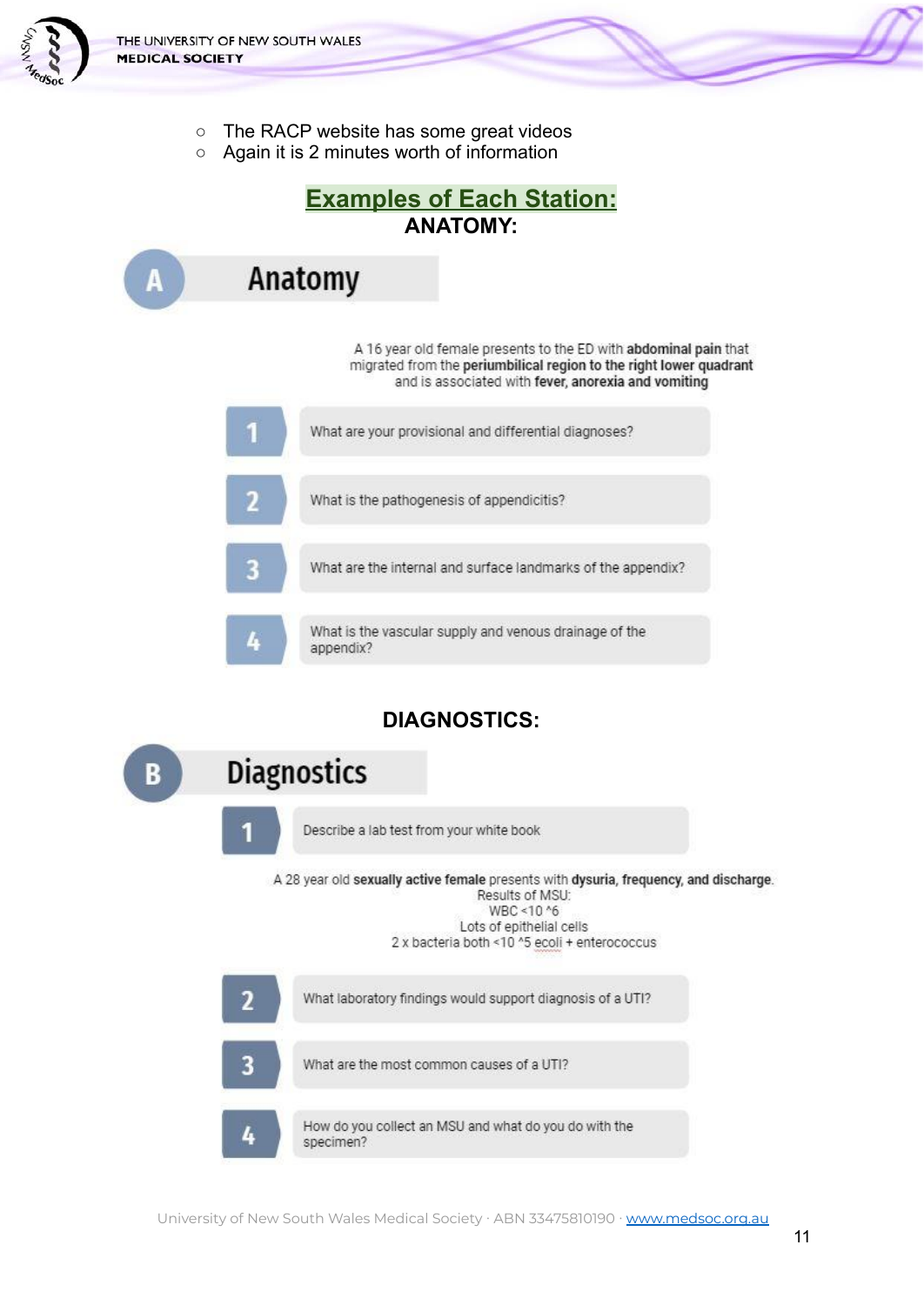

## **PATHOLOGY:**



stations, so don't be<br>overwhelmed!

What smoking cessation treatments are there and how do they help?

side effects, and contraindications

E.g. anticoagulants,<br>antiplatelets, antibiotics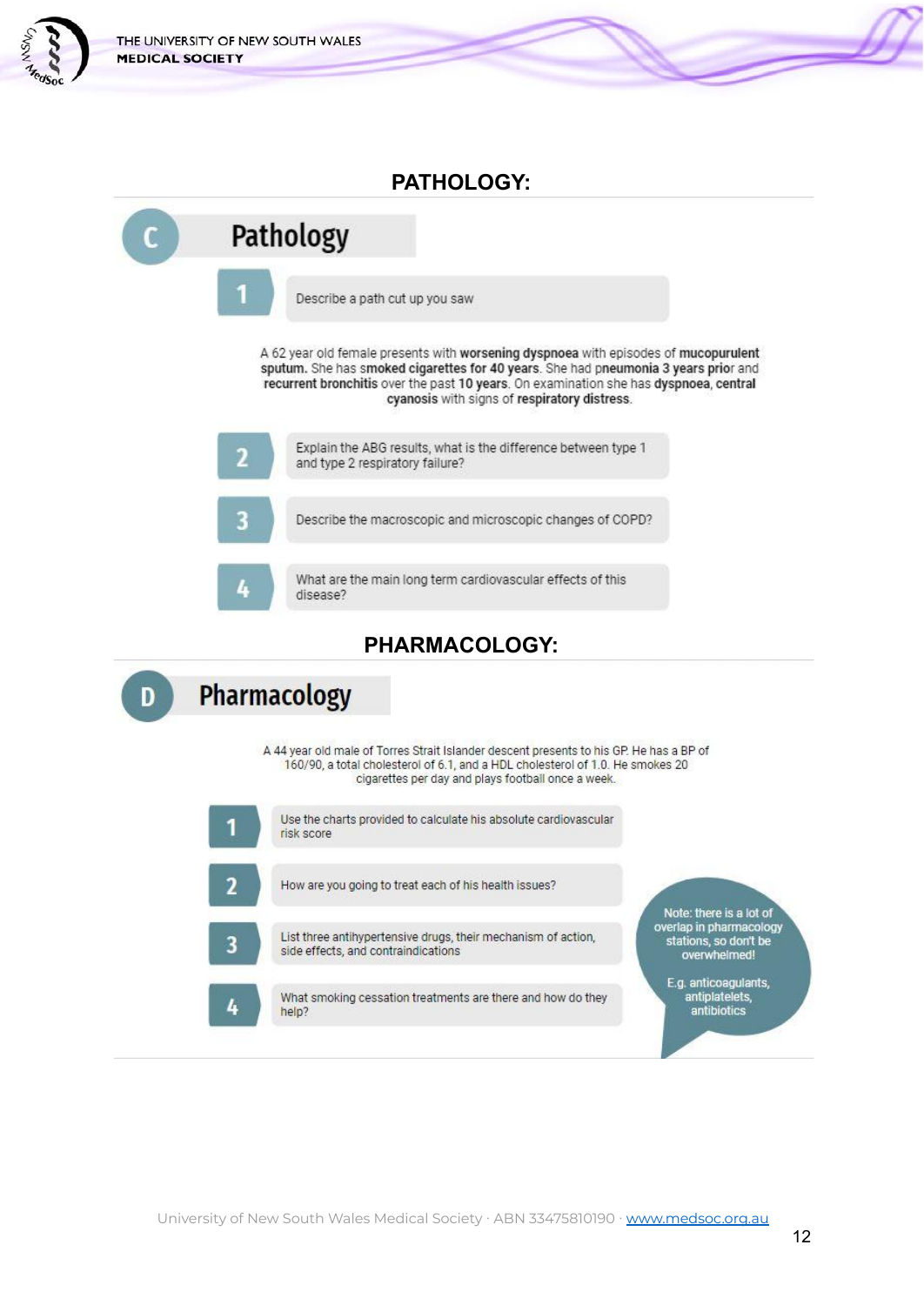

## **Passing Mark**

| Scenario 1 | Scenario 2 | Scenario 3 |
|------------|------------|------------|
| 70 (P)     | $90(P+)$   | 70 (P)     |
| 70 (P)     | $50(P-)$   | $50(P-)$   |
| 30 $(F)$   | 30 $(F)$   | $50(P-)$   |
| 30 $(F)$   | 30 $(F)$   | 30 $(F)$   |
| 50         | 55         | 50         |

## **Important Points:**

- Study as part of a group
	- **Practice out loud**
	- **Practice structuring responses early on**
- Study cases- not general content
- Learn how to approach cases as well as the content for cases
- Use online resources
	- Up to Date
	- BMJ Best practise
	- Speed Pharmacology (Youtube)
	- Armando videos (anat)
	- USMLE guide (mnemonics and memory tricks)

#### **Resources**

- Biomed Case Protocols
- Mock Stations
- Faculty Mock Biomed
- Campus Mock Biomed
- Campus Days
- <span id="page-12-0"></span>Moodle
	- Smartsparrow tutorials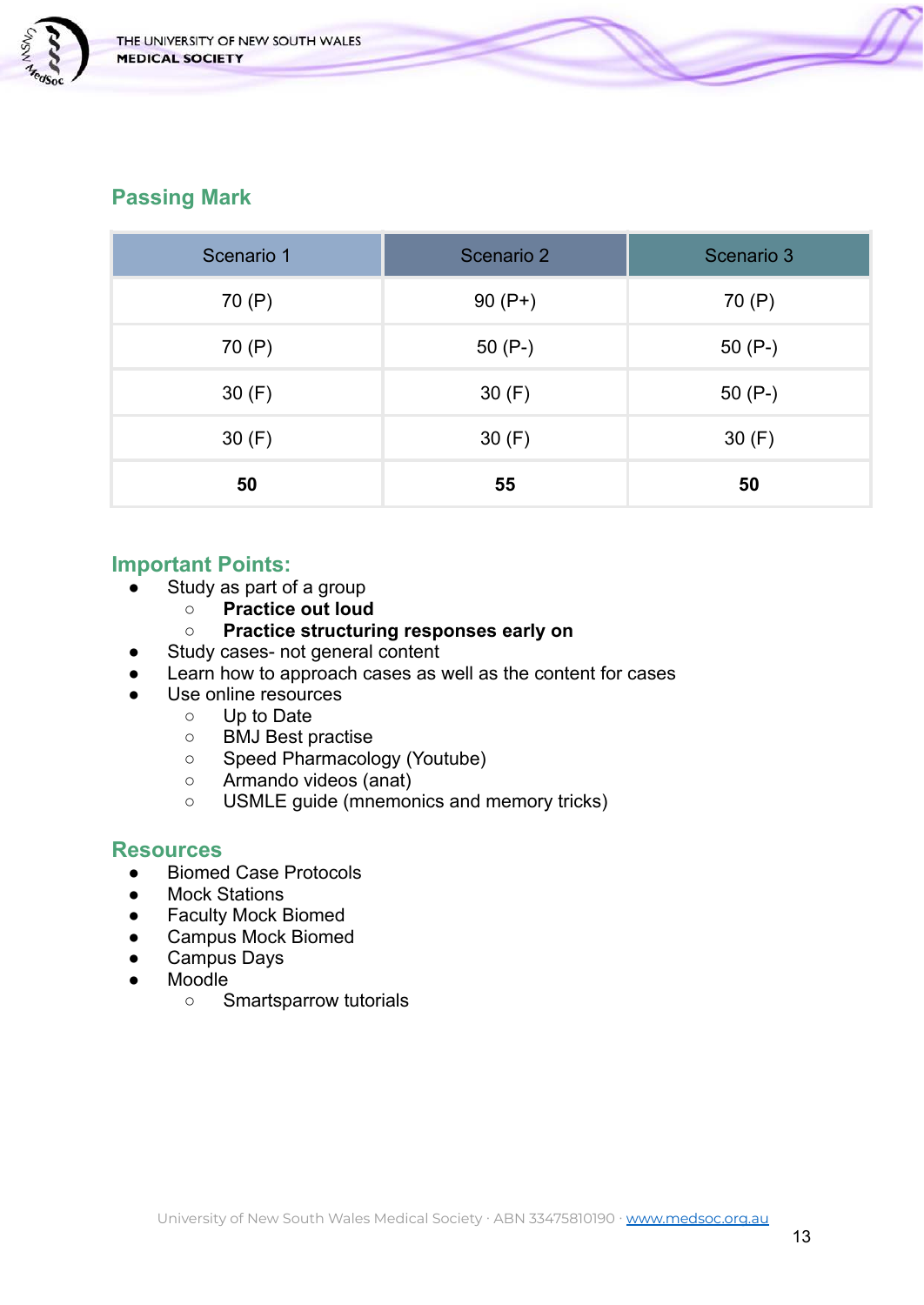



## **STP: Elective**

| <b>Classie Ethics Modules</b>                             | Optional         |
|-----------------------------------------------------------|------------------|
| <b>NPS Modules</b>                                        | Optional         |
| Logbook                                                   | Optional         |
| Mini CEX                                                  | Optional         |
| <b>Elective Assessments</b><br>Supervisor report<br>Essay | Compulsory       |
| Relaxing                                                  | <b>Essential</b> |

## **TP1:**

| Start studying for Year 6 VIVAs                                                          | <b>Strongly Recommended</b> |
|------------------------------------------------------------------------------------------|-----------------------------|
| <b>Elective Essay</b>                                                                    | Compulsory                  |
| <b>Course Assessments</b><br>Learning Plan<br><b>CEX<sub>s</sub></b><br>Logbook<br>Other | Compulsory                  |

## **TP2 + TP3 + TP4: Selective/ Exams/ PRINT**

| Studying for VIVAs     | Compulsory |
|------------------------|------------|
| <b>OSCE Study</b>      | Compulsory |
| <b>MCQ Study</b>       | Compulsory |
| Portfolio Essay        | Compulsory |
| <b>NPS Modules</b>     | Compulsory |
| <b>Classie Modules</b> | Compulsory |

┹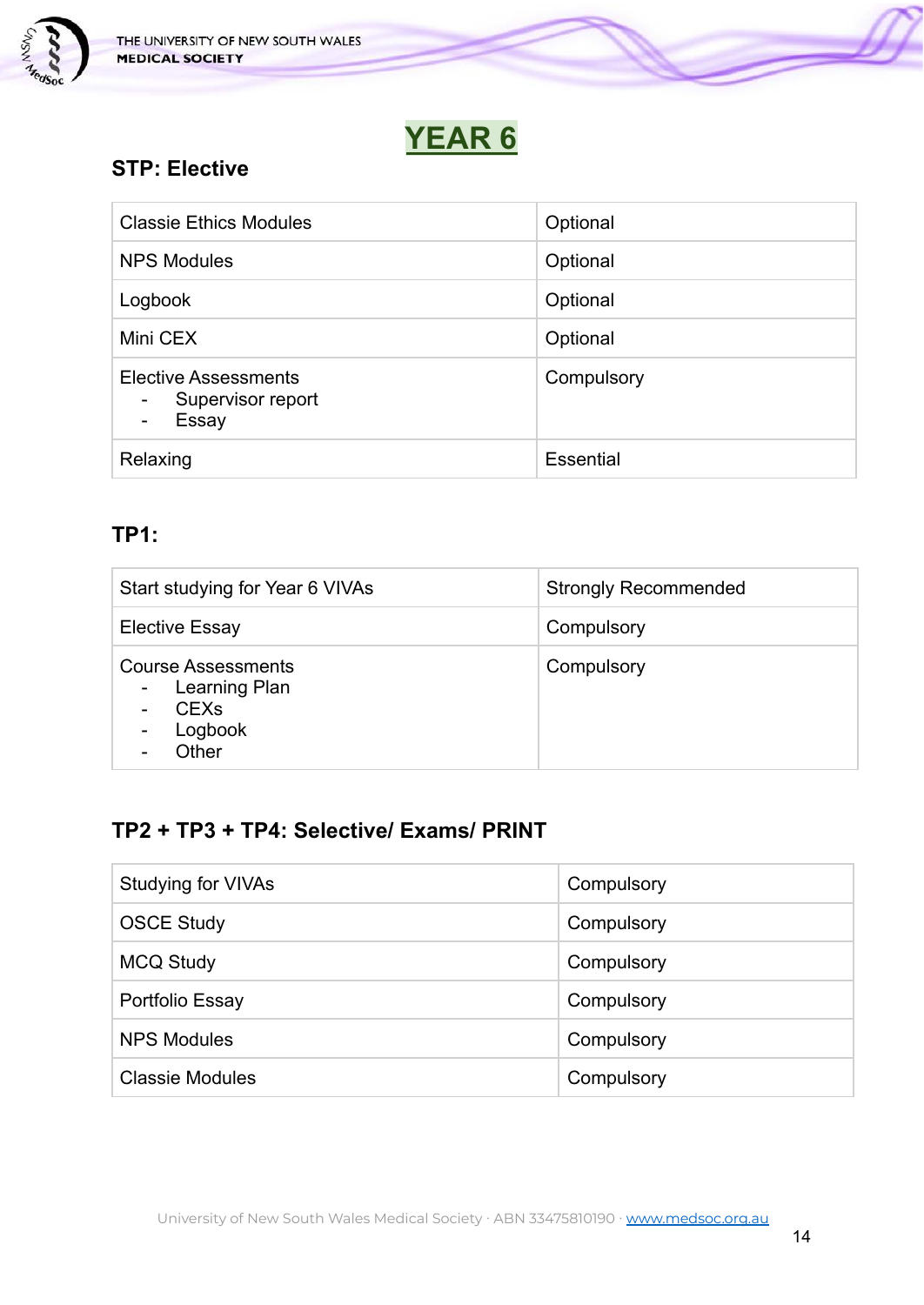

## **MD Calculation**

| <b>Assessment</b>                                                  | <b>WAM Contribution</b> |
|--------------------------------------------------------------------|-------------------------|
| <b>ILP</b>                                                         | 15%                     |
| <b>Course Grades</b>                                               | 20%                     |
| <b>Biomed VIVA</b>                                                 | 15%                     |
| <b>ICE</b><br><b>VIVA 30%</b><br><b>MCQ 30%</b><br><b>OSCE 40%</b> | 35%                     |
| Portfolio                                                          | 15%                     |

*\*Note this is subject to change and COVID*

## **YEAR 6 ICE AND PORTFOLIO**

#### **Year 6 ICE and MCQ:**

- VIVA: 8 x 10 minute stations
- OSCE:9 x 12 minute stations
- MCQ:140 multiple choice questions based on the AMC MCQs
- Portfolio: 1500 word essay + evidence + 30min interview

#### **VIVA Exams:**

| Surg, Med, ED, Paeds                                              | O&G, Psych, GP     | Clin Pharm                                                 |
|-------------------------------------------------------------------|--------------------|------------------------------------------------------------|
| 2 x 5min stations<br>One will be from a bank of<br>released cases | 1 x 10 min station | Based on the NPS<br>Modules, similar to a<br>medicine case |

#### **VIVA Tips:**

- Start studying from the start of the year (second week back after elective)
- Get in a study group + make a schedule
- Study for VIVAs will be the basis for MCQs and OSCEs
- Practice out loud

#### Example: [2021 Study Schedule](https://docs.google.com/spreadsheets/d/1k81_a7NhgMjVn_P1FBm1RpNoHHFbhwOba7J30U6lrr8/edit?usp=sharing)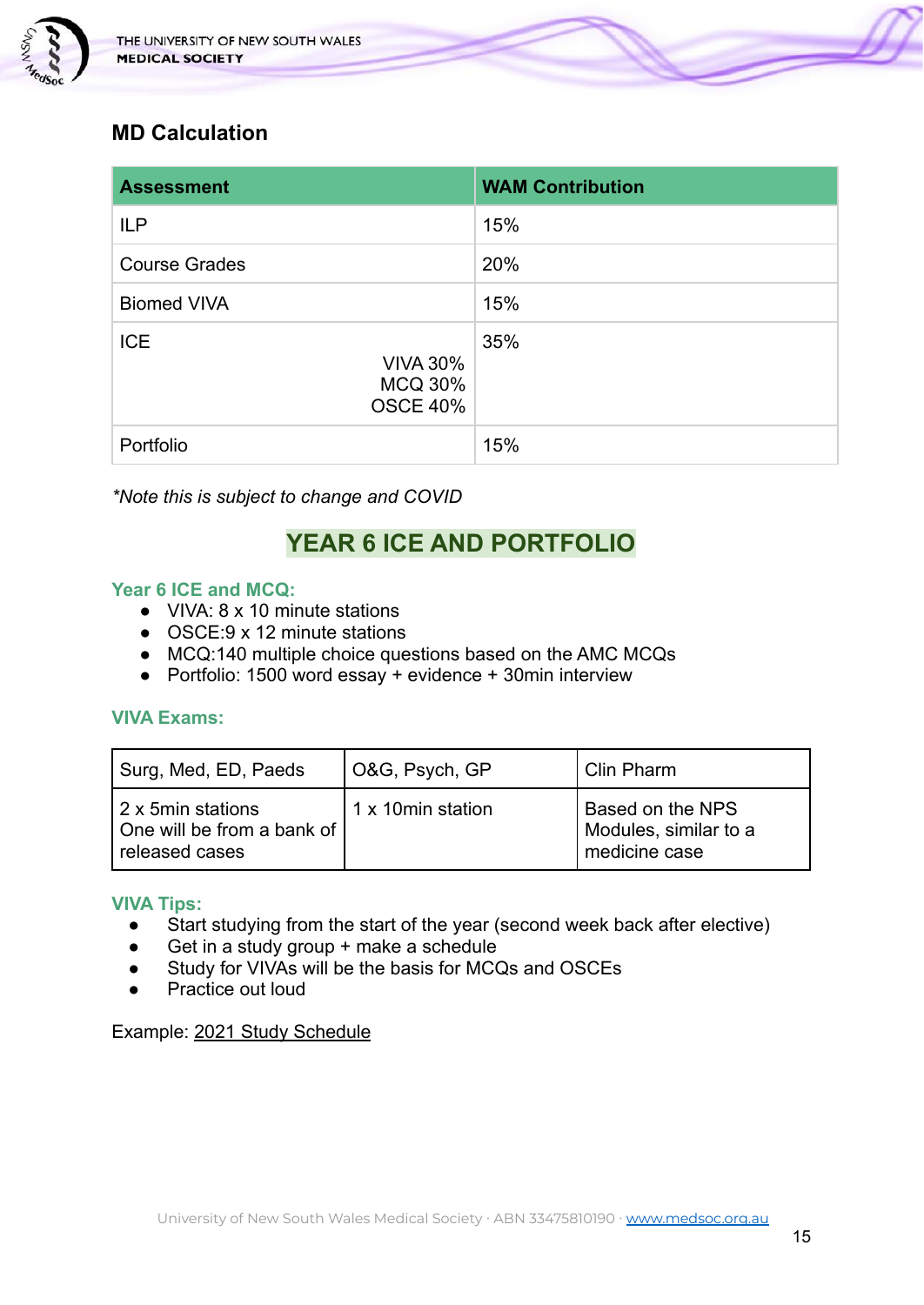

#### **OSCEs**

- 12 Minute Stations
	- 2 x Stations for Med, Surg
	- 1 x Station for Paeds, O&G, GP, ED, Psych
- May involve history, explanation of a diagnosis or treatment, counselling, physical exam, real patients, mannequins, or sims
- You decide which examination you'll be doing, so all stations require a bit of history
- Suggest Ix, Rx, and may need to interpret Ix
- Summarising may be to the patient or examiner

#### **MCQ**

- 20 Questions on each discipline
- 3 hour online exam
	- Start studying 2-3 weeks prior
	- Study based on the AMC MCQ Handbook + Memorandums
	- The RCS has three copies

#### **PORTFOLIO**

Consists of

- Portfolio Evidence (uploaded to emed)
- Portfolio Essay (1500 words on 3 capabilities)
- **Interview** 
	- 7 min speech
	- Questions

#### **Tips**

- Gather your evidence throughout the Phase but don't submit until selective
- Write your essay at the start of selective, and your speech after exams
- Put work in, but go in with the expectation that your marks may not reflect

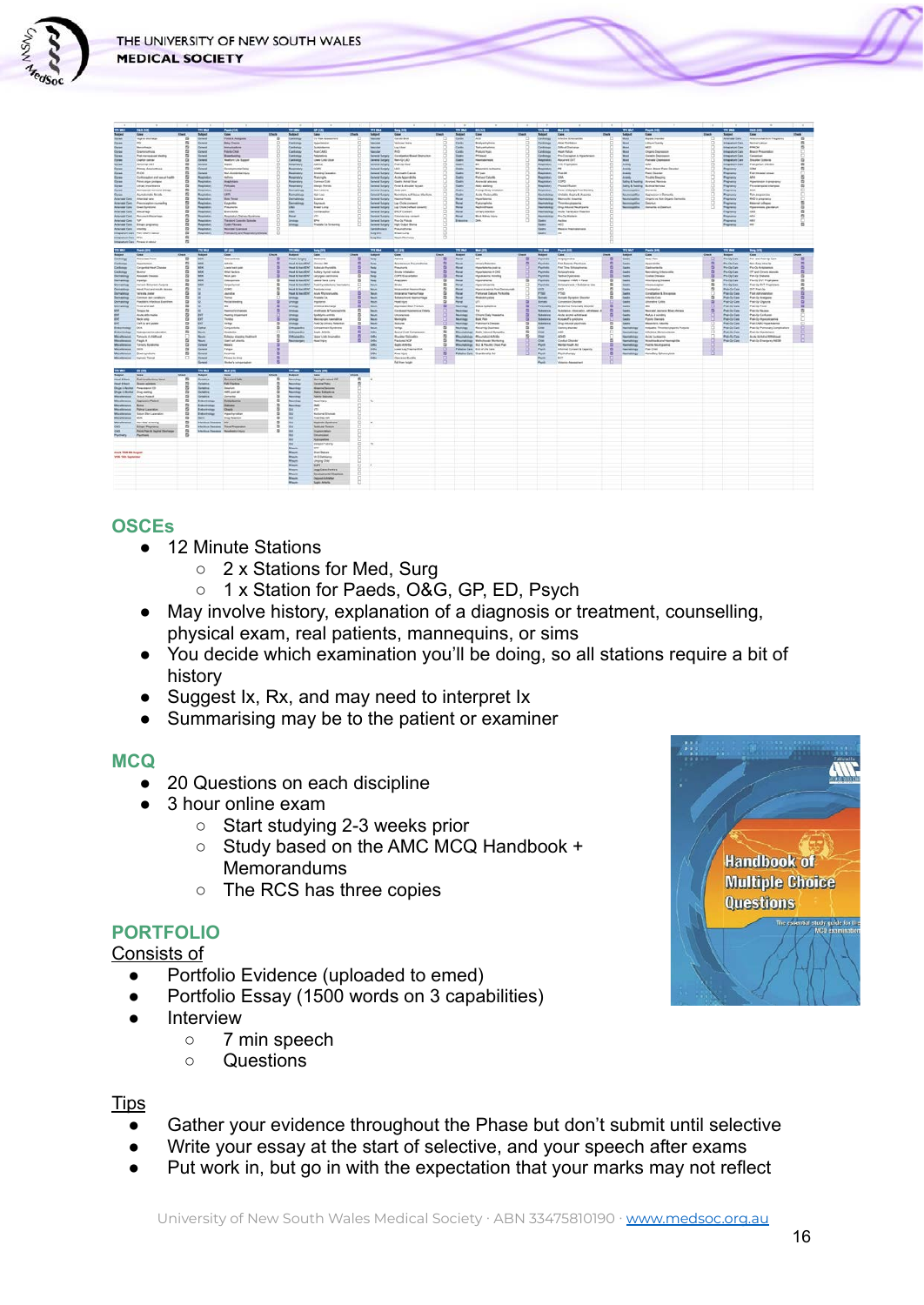

## your work, the assessment can be highly arbitrary

agnosis, most likely & most serious diagnosis to exclud

| Receipt: PDFrequestEMEDC69TV8                                |                                                                     |                                                                                                                                                                               | Student: z5120513                                                                                                               |                         |             |                        | Created: 27/08/2021 08:14 AM | Receipt: PDFrequestEMEDC69TV8                                                                              |                      | Student: z5120513 |                |         |          |                                   |          | Creat          |              |  |  |
|--------------------------------------------------------------|---------------------------------------------------------------------|-------------------------------------------------------------------------------------------------------------------------------------------------------------------------------|---------------------------------------------------------------------------------------------------------------------------------|-------------------------|-------------|------------------------|------------------------------|------------------------------------------------------------------------------------------------------------|----------------------|-------------------|----------------|---------|----------|-----------------------------------|----------|----------------|--------------|--|--|
| Phase 3 Learning Plan                                        |                                                                     |                                                                                                                                                                               |                                                                                                                                 | <b>Overall Feedback</b> |             |                        |                              |                                                                                                            |                      |                   |                |         |          |                                   |          |                |              |  |  |
| Surgery Learning Plan<br>[5JWFSGJ] 25/02/2020 11:52<br>AM    |                                                                     | An excellent term Dayna. Well done !                                                                                                                                          |                                                                                                                                 |                         |             |                        |                              | Phase 3 Evidence Of Achievement                                                                            |                      | Using<br>Science  | Social<br>Cult | Pat     | E# Com   | Teamwo<br>$\overline{\mathbf{r}}$ | Self Dir | Ethio          | Prac         |  |  |
| Medicine Learning Plan<br>[HJWF4GM] 19/04/2020 09:14<br>PM   |                                                                     | Health Systems Strengthening- Online Course<br>(QJWF8H4) 26/08/2021 10:29 PM<br>Well done Dayna on a great term in Medicine.<br>Introduction to Central Australian Aboriginal |                                                                                                                                 |                         |             | Y<br>Y                 |                              |                                                                                                            |                      |                   |                |         |          |                                   |          |                |              |  |  |
| Selective Learning Plan<br>[CJWF9GP] 26/06/2020 04:04<br>PM  | Well done Dayna.                                                    |                                                                                                                                                                               |                                                                                                                                 |                         |             |                        |                              | Cultures and Context- Centre For Rural Health<br>Alice Springs [TJWFMH5] 26/08/2021 10:34 PM               |                      |                   |                |         |          |                                   |          |                |              |  |  |
| Selective Learning Plan<br>[DJWF9GQ] 26/06/2020 04:06<br>PM  |                                                                     |                                                                                                                                                                               | Well done Dayna on a great term in ED/Selective                                                                                 |                         |             |                        |                              | Phase 3 Supportive Evidence                                                                                | Cours<br>٠           | Using<br>Science  | Social<br>Cult | Pat     | Eff Com  | Teamwo<br>食                       | Self Dir | Eth &<br>Legal | Ref<br>Prac  |  |  |
| Children's Health Learning Plan                              |                                                                     |                                                                                                                                                                               | Congratulations Dayna on an excellent term. Your willingness to delve into aspects is self evident.                             |                         |             |                        |                              | QUM for Health Professional Students<br>[2JWF7GL] 31/03/2020 11:46 AM                                      | P3Ge<br>$\mathbf{r}$ |                   |                | Y       |          |                                   |          |                |              |  |  |
| [SJWFFGT] 15/09/2020 03:31<br>PM                             |                                                                     |                                                                                                                                                                               |                                                                                                                                 |                         |             |                        |                              | O&G Learning Plan P+ [8JWFGHK]<br>26/08/2021 04:58 PM                                                      | SEL                  |                   |                | Y       | ٧        | Y                                 | Y        |                |              |  |  |
| Psychiatry Learning Plan<br>[9JWFSG8] 29/04/2021 03:00       |                                                                     |                                                                                                                                                                               |                                                                                                                                 |                         |             |                        |                              | Mini CEX Surgery (2) [CJWF6HL]<br>26/08/2021 05:06 PM                                                      | SUR                  |                   |                | Y       |          |                                   |          |                |              |  |  |
| <b>PM</b>                                                    |                                                                     |                                                                                                                                                                               |                                                                                                                                 |                         |             |                        |                              | Mini CEX Medicine (4) [GJWFCHM]<br>26/08/2021 05:11 PM                                                     | <b>MED</b>           |                   |                | Y       |          |                                   |          |                |              |  |  |
| Psychiatry Learning Plan<br>[9JWFYG9] 29/04/2021 03:02<br>PM | Solid term. Well done.                                              |                                                                                                                                                                               |                                                                                                                                 |                         |             |                        |                              | MiniCEX ED/Selective (4) [JJWFJHN]<br>26/08/2021 05:16 PM                                                  | <b>EMG</b>           |                   |                | Y       |          |                                   |          |                |              |  |  |
| Primary Care Learning Plan                                   |                                                                     |                                                                                                                                                                               | Good approach to what was at times a difficult rotation due to variability in supervisors; Needed to be                         |                         |             |                        |                              | Paediatrics MiniCEX (1) [KJWFVHP]<br>26/08/2021 05:18 PM                                                   | CH                   |                   |                | Y       |          |                                   |          |                |              |  |  |
| [GJWFKHD] 25/06/2021 02:12<br>PM                             | research                                                            |                                                                                                                                                                               | proactive to get opportunities. Excellent case record and very interesting case based study and                                 |                         |             |                        |                              | ObsGyn CEX (2) [LJWF5HQ] 26/08/2021<br>05:21 PM                                                            | OG                   |                   |                | Y       |          |                                   |          |                |              |  |  |
|                                                              |                                                                     |                                                                                                                                                                               |                                                                                                                                 |                         |             |                        |                              | Psych CEX (6) [NJWFLHS] 26/08/2021<br>05:24 PM                                                             | PSY                  |                   |                | v       |          |                                   |          |                |              |  |  |
|                                                              |                                                                     |                                                                                                                                                                               | This grid is a new feature for those who used an app for the mini-CEX. For students who could not use the app, their mini-CEX's |                         |             |                        |                              | GP CEX (6) [PJWFVHT] 26/08/2021 05:27<br><b>PM</b>                                                         | <b>PC</b>            |                   |                | v       |          |                                   |          |                |              |  |  |
| Mini-CEXs                                                    |                                                                     | have been uploaded as Supportive Evidence                                                                                                                                     |                                                                                                                                 |                         |             |                        |                              | Selective Ananesthetics/Med CEX (9 P+)<br>[VJWFGHV] 26/08/2021 05:35 PM                                    | SEL                  |                   |                | Y       |          |                                   |          |                |              |  |  |
|                                                              | Course/Phase                                                        | <b>History</b>                                                                                                                                                                | Physical<br>examination                                                                                                         | Synthesis               | Explanation | Professionalism        | <b>Overall Rating</b>        | Surgery Reflective Clinical Logbook<br>[2JWFHHW] 26/08/2021 05:45 PM                                       | SUR                  | <b>V</b>          |                | Y       |          |                                   |          | Y              | Y            |  |  |
| 7JWFTF2 31/10/2019 12:56 PM                                  | CTC                                                                 | P                                                                                                                                                                             | NA                                                                                                                              | Р.                      | P           | $\mathbf{p}$           | P                            | Medicine Reflective Clinical Logbook<br>[7JWFCHX] 26/08/2021 09:56 PM                                      | <b>MED</b>           | Y                 | Y              | Y       | Y        |                                   |          | Y              | Y            |  |  |
| <b>Best aspects</b>                                          | Good patient rapport<br>Social history was very thoroughly explored |                                                                                                                                                                               | Patient was comfortable and clear instruction were given during examinations                                                    |                         |             |                        |                              | ED/ Selective Reflective Clinical Logbook<br>[CJWFXHY] 26/08/2021 10:05 PM                                 | <b>EMG</b>           |                   |                | Y       | Y        |                                   |          |                |              |  |  |
| Suggestions for improvement                                  |                                                                     |                                                                                                                                                                               | To do a more focused history and illicit symptoms                                                                               |                         |             |                        |                              | O&G Reflective Clinical Logbook                                                                            | OG.                  | Y                 |                | Y       |          |                                   | Y        | Y              | Y            |  |  |
| Agreed actions                                               |                                                                     |                                                                                                                                                                               | To do a more focused history and illicit symptoms                                                                               |                         |             |                        |                              | [JJWFZHZ] 26/08/2021 10:17 PM<br>Psychiatry Reflective Clinical Logbook                                    | PSY                  |                   | v              | v       |          |                                   |          |                | Y            |  |  |
|                                                              | Course/Phase                                                        | History                                                                                                                                                                       | Physical<br>oxaminatio                                                                                                          | Synthesis               | Explanation | Professionalism        | <b>Overall Rating</b>        | [MJWFCH2] 26/08/2021 10:21 PM<br>Primary Care Reflective Clinical Logbook<br>[PJWFVH3] 26/08/2021 10:26 PM | PC                   |                   |                | Y       |          |                                   |          |                | Y            |  |  |
| 7JWFTF4 31/10/2019 01:10 PM                                  | CTC                                                                 | p                                                                                                                                                                             | <b>NA</b>                                                                                                                       | p.                      | Þ           | D <sub>a</sub>         | Þ                            |                                                                                                            |                      |                   |                |         |          |                                   |          |                |              |  |  |
| <b>Best aspects</b>                                          |                                                                     |                                                                                                                                                                               | Good rapport and social history. Good screen for depression. Organised history with food structure.                             |                         |             |                        |                              |                                                                                                            | Eff Com<br>Pat       |                   |                | Teamwo  | Self Dir | Eth A                             |          |                |              |  |  |
| Suggestions for Improvement                                  |                                                                     |                                                                                                                                                                               | To understand more about specific symptoms from clinical experience                                                             |                         |             |                        |                              | Phase 3 Upload Assessment                                                                                  |                      | Using<br>Science  | Social<br>Out  |         |          | ٠                                 |          | Legal          | Post<br>Prac |  |  |
| Agreed actions                                               |                                                                     |                                                                                                                                                                               | To understand more about specific symptoms to look up out for                                                                   |                         |             |                        |                              | Mini-CEX - with a Peer Assessor [7JWFCF5]<br>31/10/2019 03:55 PM                                           |                      |                   |                |         |          |                                   |          |                | Y            |  |  |
|                                                              | Course/Phase                                                        | <b>History</b>                                                                                                                                                                | Physical<br>examination                                                                                                         | <b>Synthesis</b>        | Explanation | <b>Professionalism</b> | <b>Overall Rating</b>        | Professionalism (CTC) Module - Statement of<br>Completion [KJWFYF7] 07/11/2019 10:19 PM                    |                      |                   |                |         |          |                                   |          | Y              |              |  |  |
| QJWFHF6 07/11/2019 02:28 PM                                  | CTC                                                                 | p                                                                                                                                                                             | <b>NA</b>                                                                                                                       | p                       | p           | p                      | p                            | NPS National Standard Medication Charts course<br>certificate [CJWFJGC] 21/11/2019 12:06 PM                |                      |                   |                | v       |          |                                   |          |                |              |  |  |
| <b>Best aspects</b>                                          | Good and thorough social history                                    |                                                                                                                                                                               |                                                                                                                                 |                         |             |                        |                              | Mini-CEX - with a Peer Assessor [WJWFTGD]<br>21/11/2019 02:37 PM                                           |                      |                   |                |         |          |                                   |          |                | Y            |  |  |
| Suggestions for improvement                                  | NA                                                                  |                                                                                                                                                                               |                                                                                                                                 |                         |             |                        |                              | Classie modules completion certificate [3JWFKHB]<br>06/06/2021 12:49 PM                                    |                      |                   |                |         |          |                                   |          | Y              |              |  |  |
| Agreed actions                                               | NA                                                                  |                                                                                                                                                                               |                                                                                                                                 |                         |             |                        |                              |                                                                                                            |                      |                   |                |         |          |                                   |          |                |              |  |  |
|                                                              |                                                                     |                                                                                                                                                                               |                                                                                                                                 |                         |             |                        |                              |                                                                                                            |                      |                   |                |         |          |                                   |          |                |              |  |  |
|                                                              | Course/Phase                                                        | History                                                                                                                                                                       | Physical<br>examination                                                                                                         | Synthesi                | Explanation | Professionalism        | <b>Overall Rating</b>        | Phase 2 Portfolio Review                                                                                   | Overall<br>Grade     | Using<br>Science  | Social<br>Cult | Pat     | Eff Com  | Teamwo<br>直                       | Self Dir | Eth &<br>Legal | Prac         |  |  |
| NJWF2F9 14/11/2019 11:25 AM                                  | CTC                                                                 | p                                                                                                                                                                             | $\circ$                                                                                                                         | $P+$                    | P           | $P+$                   | P                            | [5JWFDFT] 08/05/2019 09:53 AM                                                                              | Sat                  | p                 | p              | $p_4$   | p        | $P_{+}$                           | p        | P              | P            |  |  |
| <b>Best aspects</b>                                          |                                                                     |                                                                                                                                                                               | Good rapport, good work up on presenting complain                                                                               |                         |             |                        |                              |                                                                                                            |                      |                   |                |         |          |                                   |          |                |              |  |  |
| Suggestions for improvement                                  | <b>NA</b>                                                           |                                                                                                                                                                               |                                                                                                                                 |                         |             |                        |                              |                                                                                                            |                      |                   |                |         |          |                                   |          |                |              |  |  |
| Agreed actions                                               | <b>NA</b>                                                           |                                                                                                                                                                               |                                                                                                                                 |                         |             |                        |                              | Phase 1 Portfolio Review                                                                                   | Overall<br>Grade     | Using<br>Scienc   | Social<br>Cult | Pat     | Eff Com  | Teamen<br>×                       | Self Dir | Eth &<br>Legal | Ref<br>Prac  |  |  |
|                                                              |                                                                     | <b>History</b>                                                                                                                                                                |                                                                                                                                 | Synthesis               | Explanation | Professionalism        |                              | [5JWFCD5] 15/01/2018 07:51 AM                                                                              | $P_{+}$              | P                 | $P_{+}$        | $P_{4}$ | $P_{+}$  | P                                 | $P_{+}$  | $P+$           | P            |  |  |
|                                                              | Course/Phase                                                        |                                                                                                                                                                               | Physical<br>oxaminatio                                                                                                          |                         |             |                        | <b>Overall Rating</b>        |                                                                                                            |                      |                   |                |         |          |                                   |          |                |              |  |  |
| NJWF2GB 14/11/2019 01:01 PM                                  | CTC                                                                 | P <sub>4</sub>                                                                                                                                                                | <b>NA</b>                                                                                                                       | P                       | $P_{+}$     | P <sub>A</sub>         | P.                           |                                                                                                            |                      |                   |                |         |          |                                   |          |                |              |  |  |
| <b>Best aspects</b>                                          |                                                                     |                                                                                                                                                                               | Calm, clear & concise. Repeat patient summary to double check                                                                   |                         |             |                        |                              |                                                                                                            |                      |                   |                |         |          |                                   |          |                |              |  |  |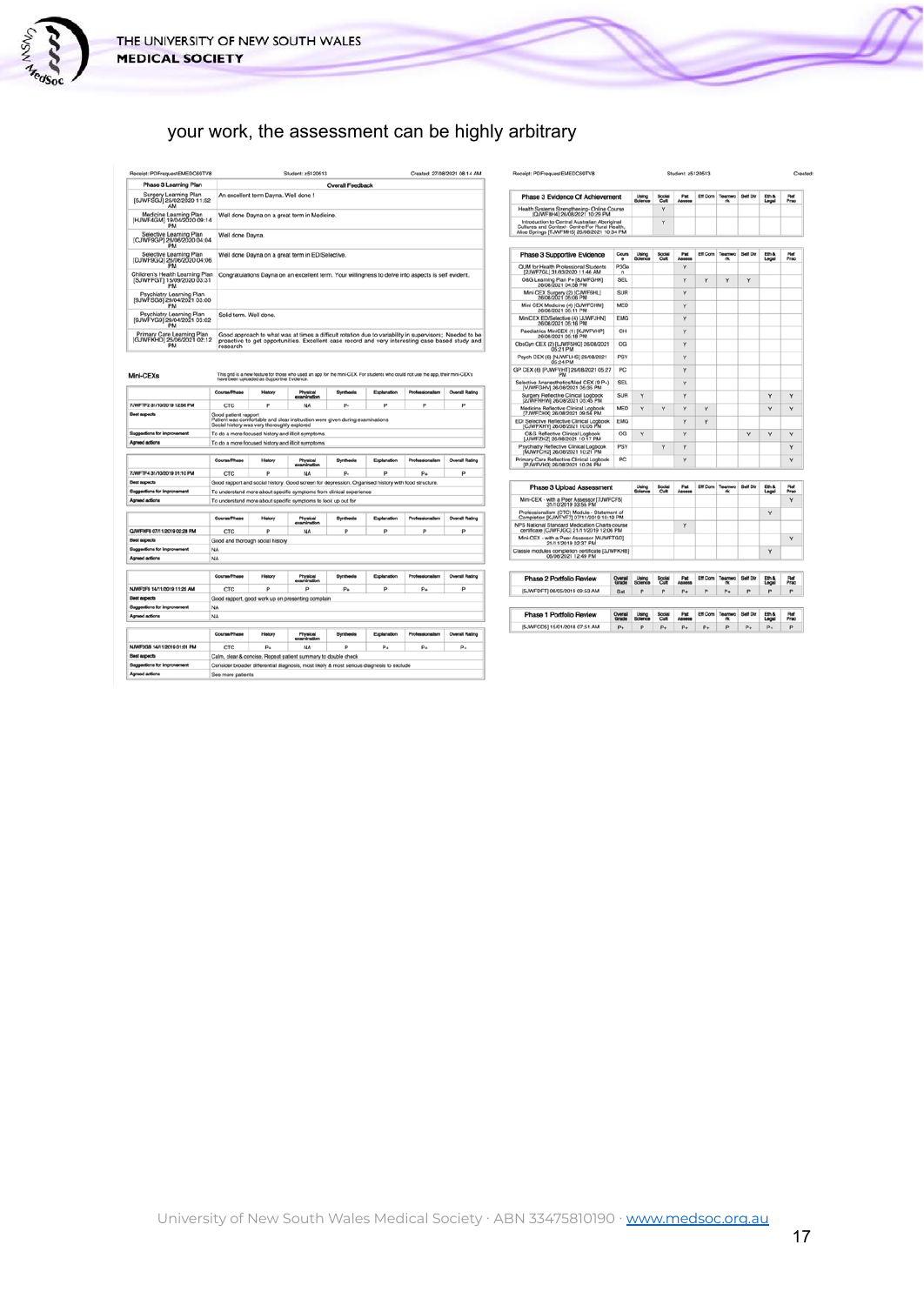

# **ELECTIVES**

## <span id="page-17-0"></span>**Organising Electives**

- Very self directed
- Start planning early (but don't panic if you don't)
- Have backup options

#### **More Information on Electives**

- The information is spread across different places
	- ○ [UNSW Medicine Program Website](https://medprogram.med.unsw.edu.au/elective)
	- Emed
	- Phase 3 Guide
- **Compulsory** 
	- Supervisor Report
	- Reflective essay
- **Optional** 
	- MiniCEXs
	- Logbook/ Diary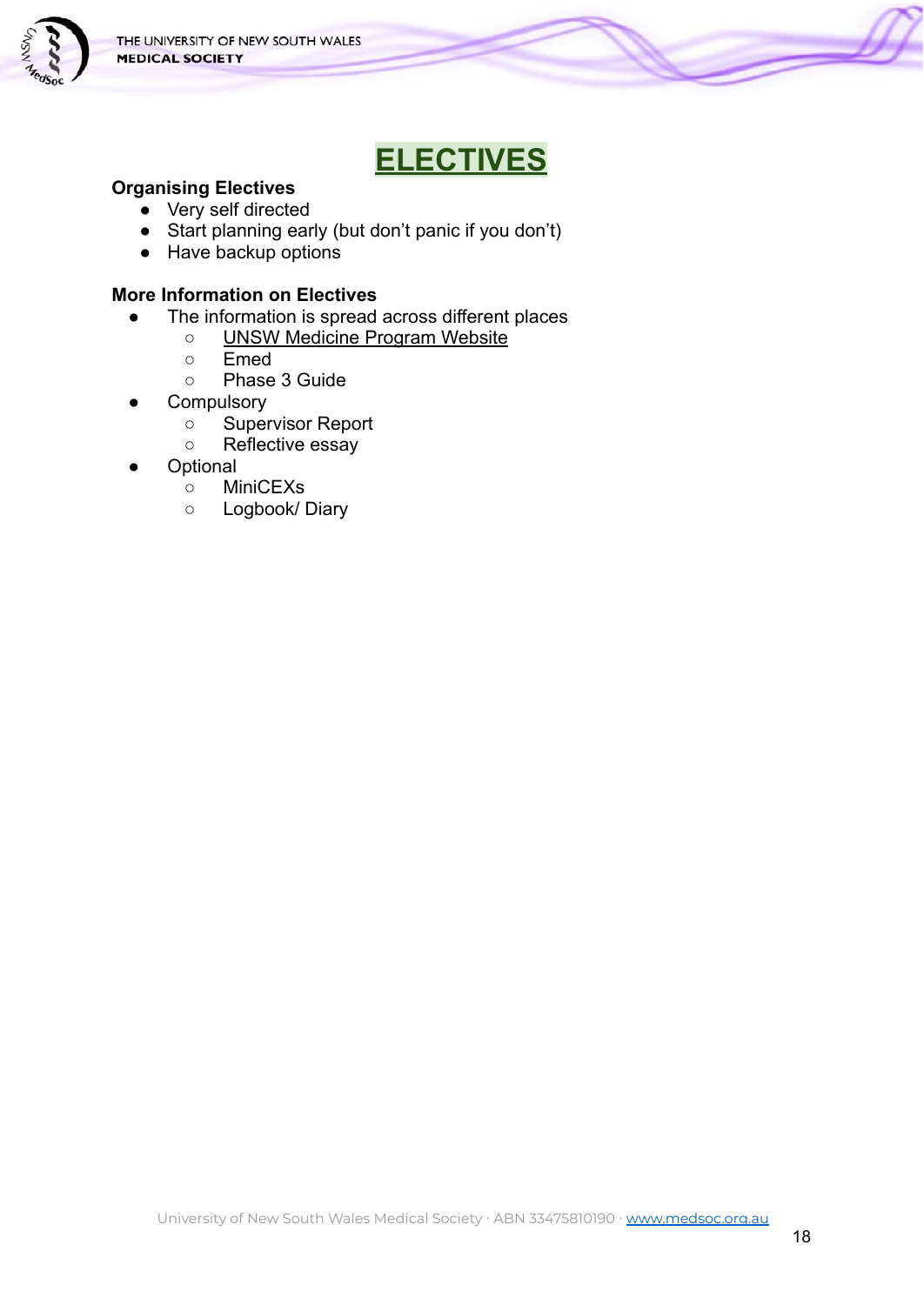

# **PLACEMENT HACKS**

#### <span id="page-18-0"></span>**What to Pack**

This will change a bit depending on what ward you're on and what hospital you're at. Since Albury is paper-note based there are a few extra things you need

- Notebook & Pen
	- Take a few pens- have a spare one that you lend to your reg or consultant that is not your favourite!
- Papers (+/- clipboard)
	- Progress Note Paper
	- Imaging ordering forms
	- Path ordering forms
	- Spare obs, fluid balance, IV fluid, and med charts
- **Goggles**
- Pen torch, stethoscope, tape
	- Having tape at the right time can make you a team hero
- Other term-specific items

## **Apps and Bookmarks**

- $eTG$ 
	- For looking up appropriate prescriptions (esp antibiotics)
- **UpToDate** 
	- To read in detail on conditions you're seeing
- AMH
	- To check drug doses, side effects & interactions
- MD Calc
	- For diagnostic criteria e.g. NIHSS Score for stroke or Duke's Criteria for Infective Endocarditis
- Bossnet (Albury)
	- To look
- **RCH** 
	- For paeds, this has all the quidelines you will need
- Any other apps you like and use regularly! (e.g. opioid calculator)

#### **Logbook**

You're required to keep a logbook in most courses but not all of them. It's a good idea to keep one in every course anyway- it will come in very handy when writing your portfolio, you can submit it at the end of each course as evidence, and you can even use it in the future.

Even through the requirements differ slightly, you can use the same format for all terms and submit them.